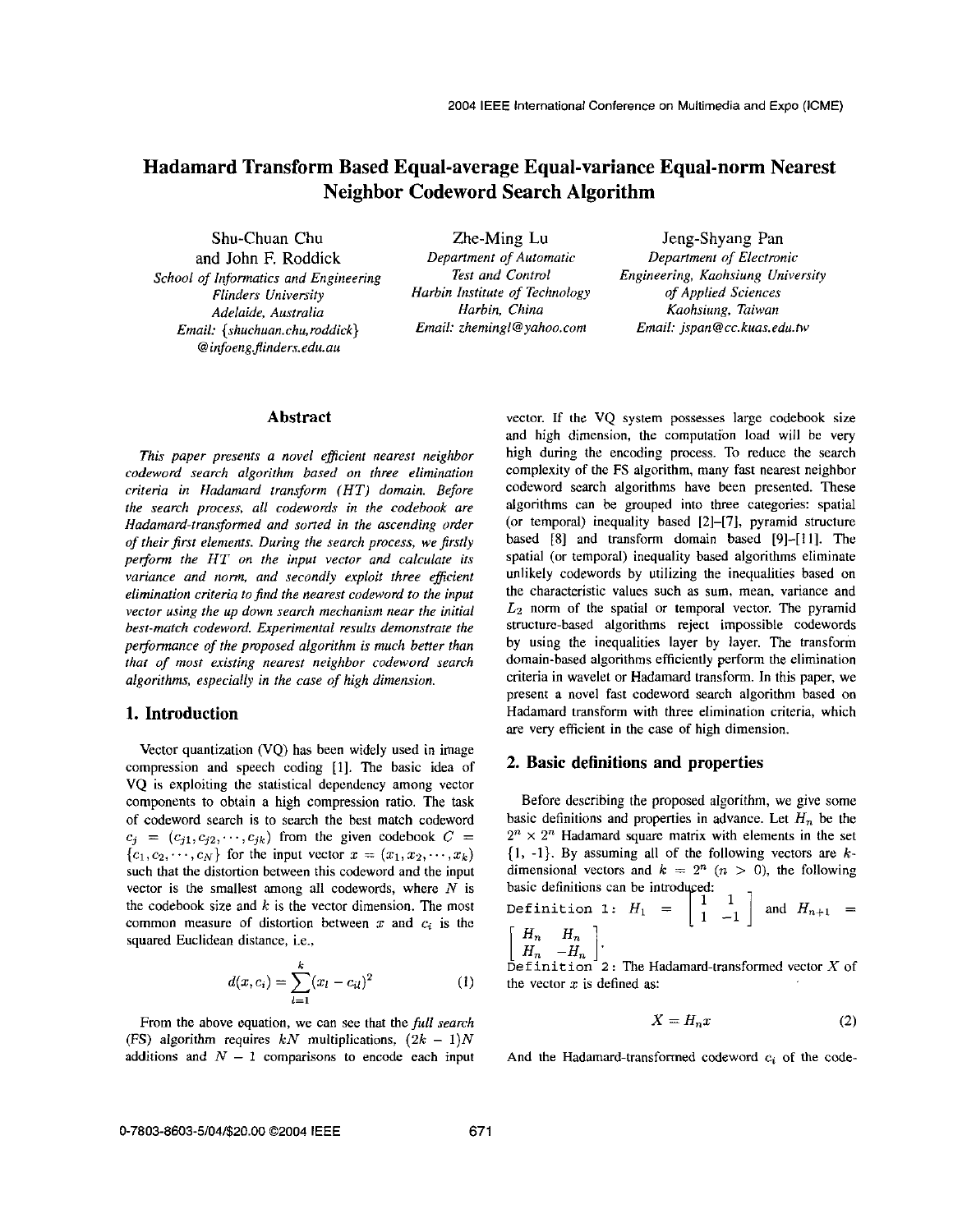word *ci* is defined **as:** 

$$
C_i = H_n c_i \tag{3}
$$

**Definition 3** : The Hadamard-transformcd standard deviation of vector  $X$  can be defined as:

$$
C_i = H_n c_i
$$
 (3)  
ne Hadamard-transformed standard de-  
an be defined as:  

$$
V_X = \sqrt{\sum_{l=2}^{k} X_l^2}
$$
 (4)

And the Hadamard-transformed standard deviation of the codeword  $C_i$  can be defined as:

$$
V_i = \sqrt{\sum_{l=2}^{k} C_{il}^2}
$$
 (5)

**Definition 4** : The Hadamard-transformed norm of vector X can he defined **as:** 

$$
||X|| = \sqrt{\sum_{l=1}^{k} X_l^2}
$$
 (6)

And the Hadamard-transformed norm of the codeword *C,*  can he defined **as:** 

$$
||C_i|| = \sqrt{\sum_{l=1}^{k} C_{il}^2}
$$
 (7)

Note that compared with Equations **4,** Equation 6 takes the first element of the vector *X* into account. Based on above definitions, we can get the following lemmas.

Lemma 1: The distortion between two spatial vectors and the distortion between the corresponding transformed vectors have the following relationship:

$$
d(X, C_i) = kd(x, c_i)
$$
 (8)

**Lemma** *2* : The first element of X is equal to the **sum** of **all** components of *x,* i.e.,

$$
X_1 = S_x \tag{9}
$$

Where  $S_x$  denotes the sum of vector x. This equation can he derived from the fact that each element in the first row of  $H_n$  has the same value  $'1'$ .

**Lemma 3** : The standard deviation *of* the transformed vector  $X$  and the norm of the transformed vector  $X$  have the following relationship:

$$
V_X = \sqrt{\|X\|^2 - X_1^2} \tag{10}
$$

Based on Equations **4** and *6,* we can easily obtain Equation **10.** According to above definitions and lemmas, we can obtain the following three theorems:

**Theorem** 1:

$$
|X_1 - C_{i1}| \le \sqrt{d(X, C_i)} = \sqrt{kd(x, c_i)}
$$
 (11)

Because  $(X_1 - C_{i1})^2$  is one of the summation items in **Exercise**  $(X_1 - C_{i1})$  is one of the summation tiems in  $\sum_{l=1}^{k} (X_l - C_{il})^2$ , so above inequality is obviously tenable. **Theorem** 2 :

$$
-C_{il})^2
$$
, so above inequality is obviously tenable.  
\n
$$
|V_X - V_i| \le \sqrt{d(X, C_i)} = \sqrt{kd(x, c_i)}
$$
 (12)

**Proof:** This inequality is equivalent to the following inequalities:

$$
\Leftrightarrow V_X^2 + V_i^2 - 2V_XV_i \le \sum_{l=1}^k (X_l - C_{il})^2
$$
  
\n
$$
\Leftrightarrow \sum_{l=2}^k X_l^2 + \sum_{l=2}^k C_{il}^2 - 2V_XV_i
$$
  
\n
$$
\le \sum_{l=1}^k X_l^2 + \sum_{l=1}^k C_{il}^2 - \sum_{l=1}^k 2X_lC_{il}
$$
  
\n
$$
\Leftrightarrow -2V_XV_i \le X_1^2 + C_{il}^2 - \sum_{l=1}^k 2X_lC_{il}
$$
  
\n
$$
\Leftrightarrow -2V_XV_i \le (X_1 - C_{i1})^2 - \sum_{l=2}^k 2X_lC_{il}
$$

Based on the Cauchy-Schwarz inequality

$$
-2V_XV_i \le (X_1 - C_{i1})^2 - \sum_{l=2}^k 2X_l
$$
  
the Cauchy-Schwarz inequality  

$$
\sqrt{\sum_{l=2}^k X_l^2} \sqrt{\sum_{l=2}^k C_{il}^2} \ge \sum_{l=2}^k X_l C_{il},
$$

we can get

$$
2V_XV_i \ge \sum_{l=2}^k 2X_lC_{il} \Rightarrow -2V_XV_i \le -\sum_{l=2}^k 2X_lC_{il}
$$

$$
\Rightarrow -2V_XV_i \le (X_1 - C_{i1})^2 - \sum_{l=2}^k 2X_lC_{il}
$$

This completes the proof.

**Theorem** <sup>3</sup>:

$$
i=2
$$
\nimpletes the proof.

\nem 3:

\n
$$
|||X|| - ||C_i||| \le \sqrt{d(X, C_i)} = \sqrt{kd(x, c_i)} \tag{13}
$$
\n. This inequality is equivalent to the following.

**Proof:** This inequality is equivalent to the following inequalities:

$$
\Leftrightarrow \|X\|^2 + \|C_i\|^2 - 2\|X\| \cdot \|C_i\| \le \sum_{l=1}^k (X_l - C_{il})^2
$$
  
\n
$$
\Leftrightarrow \qquad \sum_{l=1}^k X_l^2 + \sum_{l=1}^k C_{il}^2 - 2\|X\| \cdot \|C_i\|
$$
  
\n
$$
\le \sum_{l=1}^k X_l^2 + \sum_{l=1}^k C_{il}^2 - \sum_{l=1}^k 2X_lC_{il}
$$
  
\n
$$
\Leftrightarrow \qquad 2\|X\| \cdot \|C_i\| \ge \sum_{l=1}^k 2X_lC_{il}
$$
  
\n
$$
\Leftrightarrow \qquad \sqrt{\sum_{l=1}^k X_l^2} \cdot \sqrt{\sum_{l=1}^k C_{il}^2} \ge \sum_{l=1}^k X_lC_{il}
$$

The last inequality is the Cauchy-Schwarz inequality. This completes the proof.

# **3. Proposed algorithm**

From Lemma I, we know that the codeword that is closest to the input vector in the spatial domain is **also** closest to the input vector in the HT domain. Therefore we can find the corresponding hest codeword in the spatial domain by searching the hest codeword in the HT domain. From Definition 1, we know that the Hadamard transform based algorithms require the vector dimension to be the power of 2, i.e.,  $k = 2<sup>n</sup>$ . From Definition 2, we can also see that no multiplication is required for the HT.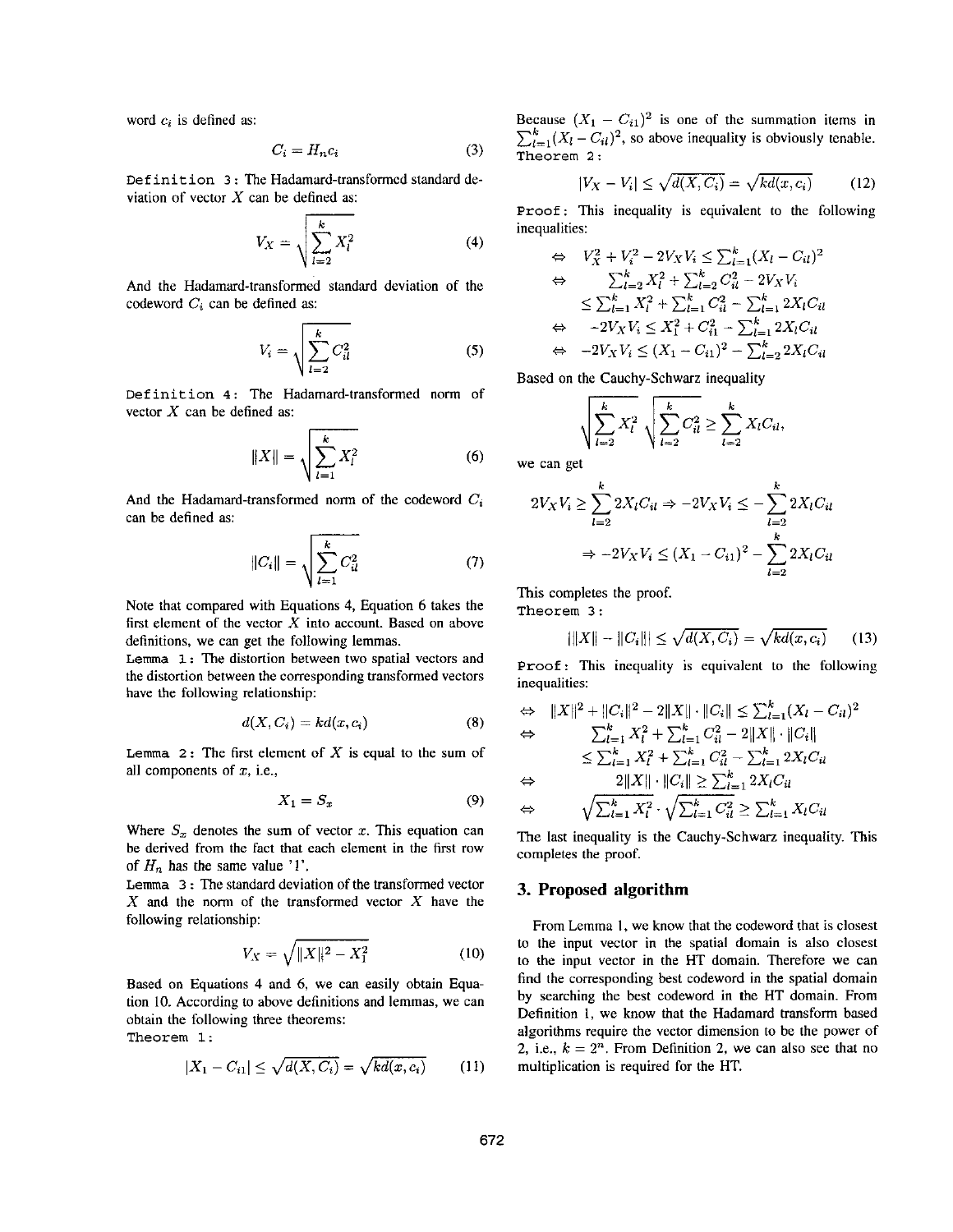Before describing the proposed algorithm, we first introduce the HTPDS (Hadamard Transform based on Partial Distance Search) presented in [IO]. It is well known that the energy of codewords can be compacted into few elements by HT, so PDS can be efficiently used to reject unlikely codewords. Suppose each codeword **c,** is with dimension  $k = 2<sup>n</sup>$ . Assume the "so far" smallest transform domain distortion is  $D_{min}$ , if the first element  $C_{i1}$  of the uninspected transformed codeword  $C_i$  is larger than  $MAXSUM =$  $X_1 + \sqrt{D_{min}}$  or less than  $MINSUM = X_1 - \sqrt{D_{min}}$ , then  $C_i$  will not be the nearest codeword of X according to Theorem **1.** Therefore, the distance calculation is necessary only for those transformed codewords whose first elements ranging from *MINSUM* to *MAXSUM.* To perform the HTPDS algorithm, *N* Hadamard transformed codewords for all spatial codewords should be computed off-line and stored.

From above, we can easily see that the HTPDS algorithm only use one characteristic value, i.e., the **sum** of the spatial vector or the first element of the transformed vector, so HTPDS can he viewed **as** the equal-average (or equal-sum) nearest neighbor search algorithm in Hadamard transform domain (HTENNS). To further improve the search efficiency of HTPDS algorithm, we also consider another two characteristic values, i.e., Hadamard transformed norm and variance, in the proposed HTEEENNS (Hadamard Transform based on Equal-average Equal-variance Equal-norm) algorithm.

Based on Theorems 1,2 and **3,** assume the **"so** far" smallest transform domain distortion is  $D_{min}$ , three elimination criteria based on transformed vector X and codeword  $C_i$ <br>can be stated as follows: If<br> $C_{i1} \ge X_1 + \sqrt{D_{min}}$  or  $C_{i1} \le X_1 - \sqrt{D_{min}}$  (14) can **be** stated **as** follows: *If* 

$$
C_{i1} \ge X_1 + \sqrt{D_{min}} \text{ or } C_{i1} \le X_1 - \sqrt{D_{min}} \qquad (14)
$$

Then  $d(X, C_i) \ge D_{min}$ , and thus the codeword  $c_i$  can be eliminated. *If*  First  $C_{i1} \ge X_1 + \sqrt{D_{min}}$  or  $C_{i1} \le X_1 - \sqrt{D_{min}}$  (14)<br>
Then  $d(X, C_i) \ge D_{min}$ , and thus the codeword  $c_i$  can be<br>
eliminated. If<br>  $V_i \ge V_X + \sqrt{D_{min}}$  or  $V_i \le V_X - \sqrt{D_{min}}$  (15)<br>
Then  $d(X, C_i) \ge D_{min}$ , and thus the codeword  $c_i$  c

$$
V_i \ge V_X + \sqrt{D_{min}} \text{ or } V_i \le V_X - \sqrt{D_{min}} \tag{15}
$$

eliminated. *If* 

$$
V_i \geq VX + \sqrt{D_{min}} \text{ or } V_i \leq VX - \sqrt{D_{min}} \tag{15}
$$
  
then  $d(X, C_i) \geq D_{min}$ , and thus the codeword  $c_i$  can be  
limited. If  
 $||C_i|| \geq ||X|| + \sqrt{D_{min}} \text{ or } ||C_i|| \leq ||X|| - \sqrt{D_{min}} \tag{16}$   
then  $d(X, C_i) \geq D_{min}$ , and thus the codeword  $c_i$  can be

Then  $d(X, C_i) \geq D_{min}$ , and thus the codeword  $c_i$  can be eliminated.

With the above elimination criteria in hand, let  $d^m(X, C_i) = \sum_{l=1}^m (X_l - C_{il})^2$  denote the partial distance between X and  $\overrightarrow{C_i}$ , where  $1 \leq m \leq k$ , the proposed algorithm can be illustrated **as** follows:

Off-line steps:

- 1) HT is performed on all codewords  $c_i$  to obtain transformed codewords  $C_i$ .
- 2) The transformed codewords  $C_i$  are sorted in the ascending order of their first elements.
- 3) The standard deviation  $V_i$  and norm  $||C_i||$  of each transformed codeword  $C_i$  are also computed and stored in the ordered transformed codebook.

On-line steps for each input vector *x:* 

- I) Pertorm **HT** on thc input vector *x* to obtain X, and then compute its standard deviation  $V_X$  and norm  $||X||$ .
- 2) Obtain the tentative matching codeword  $C_p$  whose index is calcaluated by  $p = arg min_i |X_1 - C_{i1}|$ .
- **3)** Compute the squared Euclidean distortion  $D_{min}$  =  $d(X, C_p)$  for the initial matching codeword  $C_p$ , and then calculate the square root  $SD_{min} = \sqrt{D_{min}}$ . Set  $S_{min} = X_1 - SD_{min}$ ,  $S_{max} = X_1 + SD_{min}$ ,  $V_{min} = V_X - SD_{min}$ ,  $V_{max} = V_X + SD_{min}$ ,  $N_{min} = ||X|| S_{min} = X_1 - SD_{min}, S_{max} = X_1 + SD_{min}, V_{min} =$  $SD_{min}$ ,  $N_{max} = ||X|| + SD_{min}$ . Set  $u = 1$ .
- 4) If  $p + u > N$  ( is the codebook size) or codewords from  $C_{p+u}$  to  $C_N$  have been deleted, go to step 5. Otherwise check codeword  $C_{p+u}$ . This step includes four sub-steps as follows:
- Step4.1: If  $C_{(p+u)1} \geq S_{max}$  or  $C_{(p+u)1} \leq S_{min}$  is satisfied, then codewords from  $C_{p+u}$  to  $C_N$  can he deleted, go to step *5.* Otherwise, go to step 4.2.
- Step4.2: If  $V_{p+u} \geq V_{max}$  or  $V_{p+u} \leq V_{min}$  is satisfied, then codeword  $C_{p+u}$  can be deleted, go to step 5. Otherwise, go to step 4.3.
- Step4.3: If  $||C_{p+u}|| \geq N_{max}$  or  $||C_{p+u}|| \leq N_{min}$  is satisfied, then codeword  $C_{p+u}$  can be deleted, go to step *5.* Otherwise, go to step 4.4.
- Step4.4: Using PDS to compute  $d^m(X, C_{p+u})$  =  $\sum_{l=1}^{m} (X_l - C_{(p+u)l})^2$  from  $m = 1$  to  $m =$  $\overline{k}$ , if  $d^m(X, C_{p+u}) \geq D_{min}$ , then codeword  $C_{p+u}$  can be deleted, go to step 5. Otherwise, if  $d(X, C_{p+u})$  <  $D_{min}$ , then update  $D_{min}$  =  $C_{p+u}$  can be deleted, go to step 5. Otherwise,<br>if  $d(X, C_{p+u}) < D_{min}$ , then update  $D_{min} =$ <br> $d(X, C_{p+u})$ ,  $SD_{min} = \sqrt{D_{min}}$ ,  $S_{min} = X_1 - S D_{min}$ ,  $S_{max} = X_1 + S D_{min}$ ,  $V_{min} = V_Y$  $d(X, C_{p+u}), SD_{min} = \sqrt{D_{min}}, S_{min} = X_1 - SD_{min}, S_{max} = X_1 + SD_{min}, V_{min} = V_X SD_{min}$ ,  $V_{max} = V_X + SD_{min}$ ,  $N_{min} = ||X|| SD_{min}$  and  $N_{max} = ||X|| + SD_{min}$ , go to step *5.*
- 5) If  $p u < 1$  or codeword from  $C_1$  to  $C_{p-u}$  have been deleted, go to step 6. Otherwise check codeword  $C_{p-u}$ . This step includes four sub-steps as follows:
- Step5.1: If  $C_{(p-u)1} \geq S_{max}$  or  $C_{(p-u)1} \leq S_{min}$  is satisfied, then codewords from  $C_1$  to  $C_{p-u}$  can be deleted, go to step 6. Otherwise, go to step 5.2.
- Step5.2: If  $V_{p-u} \geq V_{max}$  or  $V_{p-u} \leq V_{min}$  is satisfied, then codeword  $C_{p-u}$  can be deleted, go to step 6. Otherwise, go to step 5.3.
- Step5.3: If  $||C_{p-u}|| \geq N_{max}$  or  $||C_{p-u}|| \leq N_{min}$  is satisfied, then codeword  $C_{p-u}$  can be deleted, go to step 6. Otherwise, go to step 5.4.
- Step5.4: Using PDS [2] to compute  $d^m(X, C_{p-u})$  =  $\sum_{l=1}^{m} (X_l - C_{(p-u)l})^2$  from  $m = 1$  to  $m =$ *k*, if  $d^m(X, C_{p-u}) \geq D_{min}$ , then codeword  $C_{p-u}$  can be deleted, go to step 6. Otherwise, if  $d(X, C_{p-u})$  <  $D_{min}$ , then update  $D_{min}$  =  $C_{p-u}$  can be deleted, go to step 6. Otherwise,<br>
if  $d(X, C_{p-u}) < D_{min}$ , then update  $D_{min} =$ <br>  $d(X, C_{p-u}), SD_{min} = \sqrt{D_{min}}, S_{min} = X_1 -$